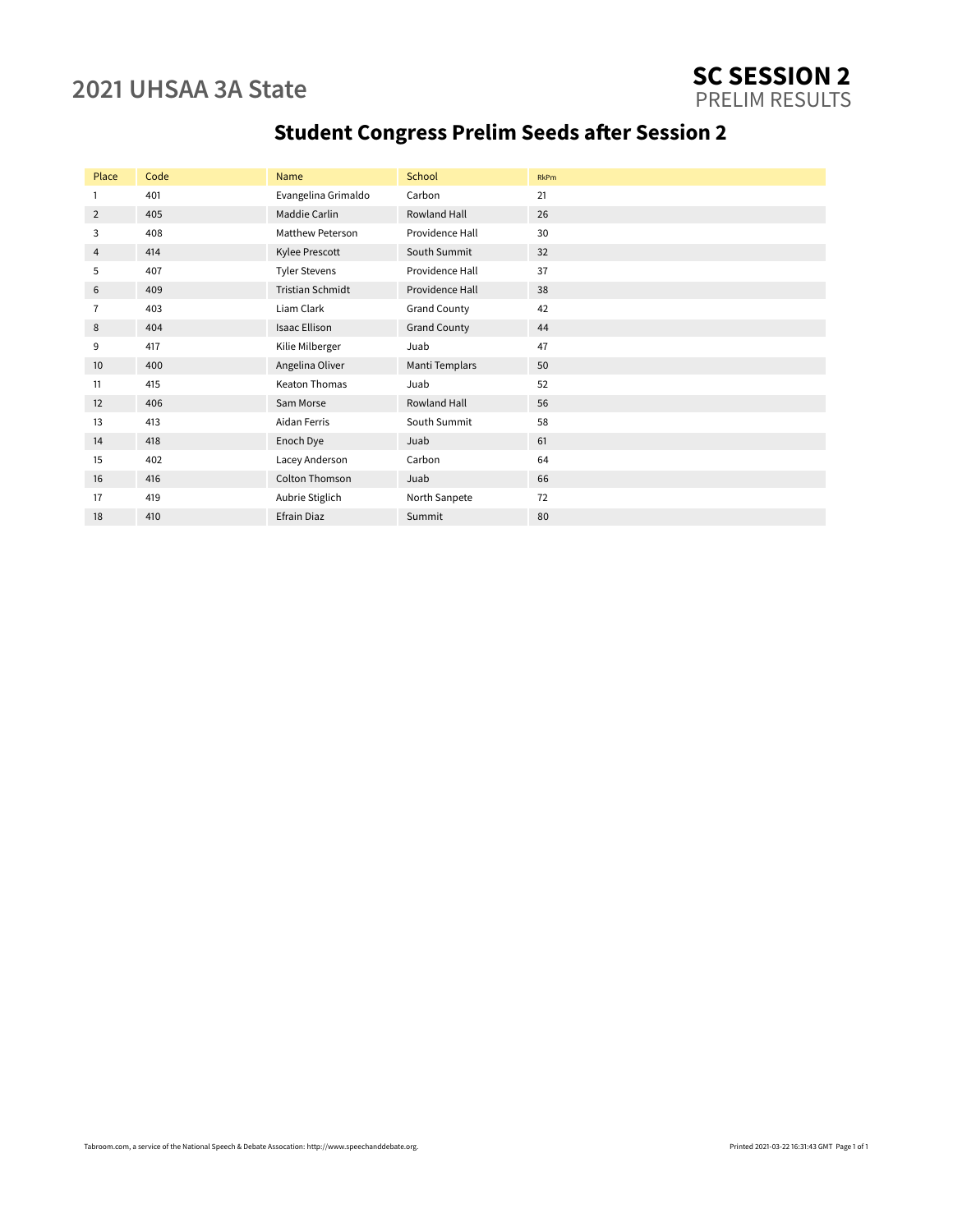### **2021 UHSAA 3A State FX FINAL** PRELIM RESULTS

# **Foreign Extemp Prelim Seeds after Final**

| Place          | Code | Name                 | School              | Rk | RkFn | JPFn | <b>JPPm</b> | RkPm-1HL |
|----------------|------|----------------------|---------------------|----|------|------|-------------|----------|
|                | 616  | Kylee Prescott       | South Summit        | 14 |      |      |             |          |
| 2              | 611  | Caleb Ford           | Summit              | 16 | 11   |      |             |          |
| 3              | 606  | Zachary Bahna        | Rowland Hall        | 17 | 13   |      |             |          |
| $\overline{4}$ | 610  | Kyler Ingles         | Providence Hall     | 19 | 11   |      |             | 3        |
| 5              | 601  | <b>Taylor Palmer</b> | Manti Templars      | 19 | 15   |      |             |          |
| 6              | 612  | Sarah Mooney         | Summit              | 20 | 12   |      |             | 3        |
|                | 603  | <b>Isaac Ellison</b> | <b>Grand County</b> | 21 | 15   |      |             |          |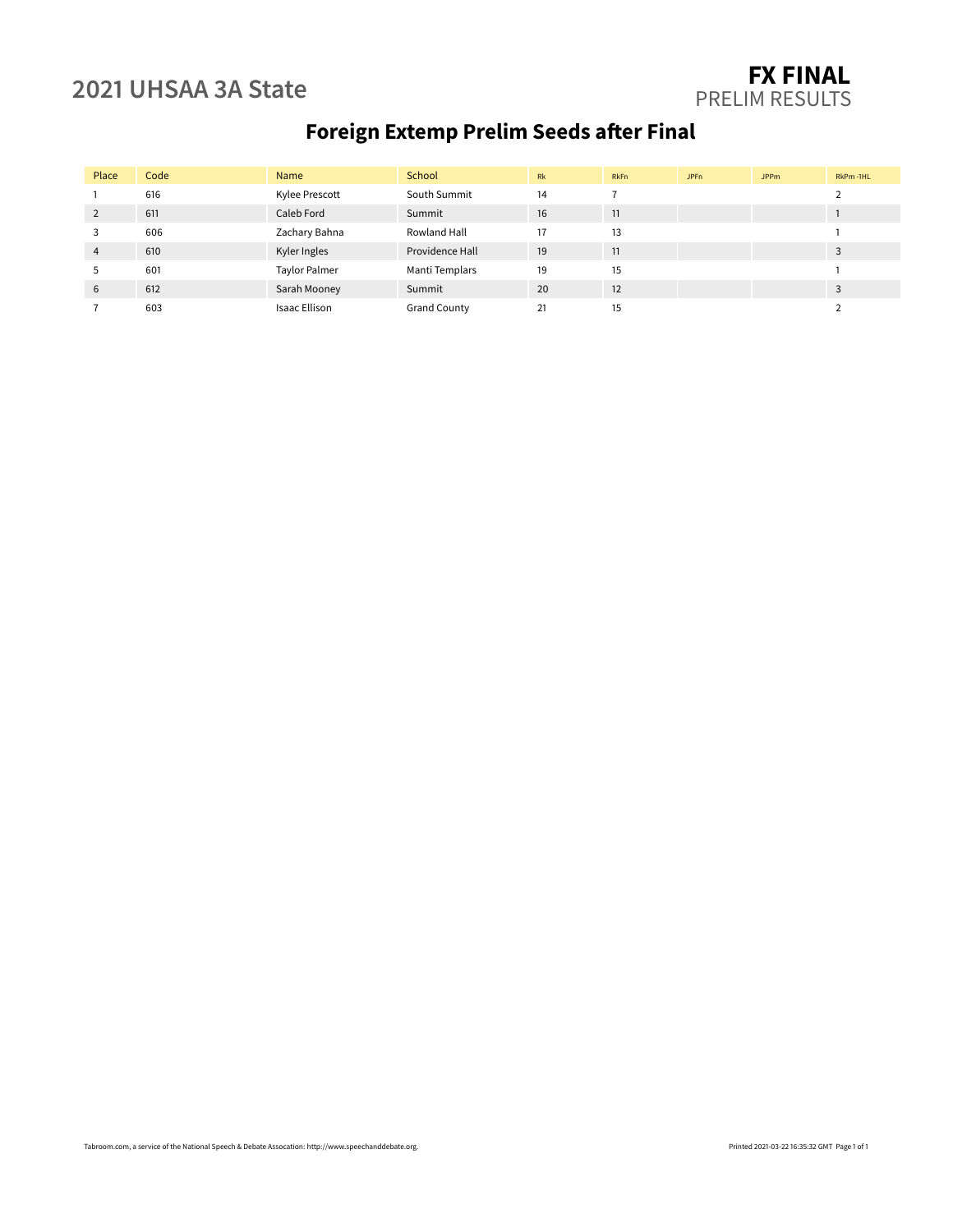### **2021 UHSAA 3A State IM FINAL** PRELIM RESULTS

# **Impromptu Prelim Seeds after Final**

| Place          | Code | Name              | School              | Rk | RkFn | <b>JPFn</b> | <b>JPPm</b> | RkPm-1HL |
|----------------|------|-------------------|---------------------|----|------|-------------|-------------|----------|
|                | 807  | Ane Hernandez     | Rowland Hall        | 12 | 4    |             |             |          |
| 2              | 815  | Sarah Park        | Summit              | 12 | 6    |             |             |          |
| 3              | 806  | Naia Kennedy      | <b>Grand County</b> | 19 | 12   |             |             |          |
| $\overline{4}$ | 808  | Anna Hull         | Rowland Hall        | 21 | 13   |             |             | 3        |
| 5              | 809  | Maile Fukushima   | Rowland Hall        | 22 | 14   |             |             |          |
| 6              | 800  | Grace Draper      | Manti Templars      | 22 | 15   |             |             |          |
|                | 811  | Amalyssa Sudweeks | Providence Hall     | 27 | 20   |             |             |          |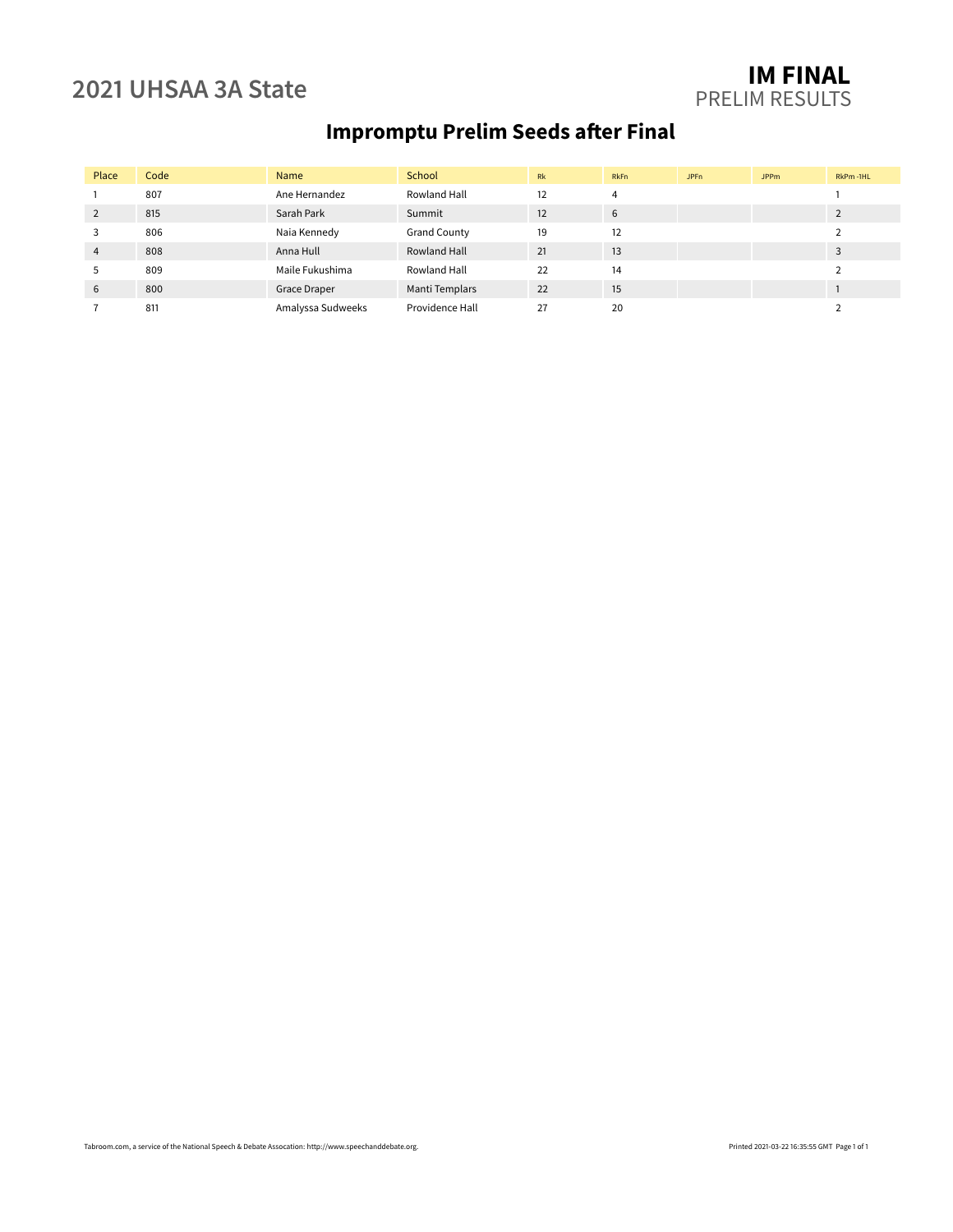





|       |         |       |        |                  | <b>Basis: Debate Elims</b> |           |            |
|-------|---------|-------|--------|------------------|----------------------------|-----------|------------|
| Count | # Place |       | # Code | # Name           | # School                   | $#$ WinPr |            |
|       |         | $T-1$ | 306    | McKenzie Capito  | Providence Hall            |           |            |
|       |         | $T-1$ | 316    | Jonah Settle     | Juab                       |           |            |
|       |         | $T-3$ | 307    | Chris Skeels     | Providence Hall            |           | 0          |
|       |         | $T-3$ | 317    | Sariah Shoemaker | Juab.                      |           | $^{\circ}$ |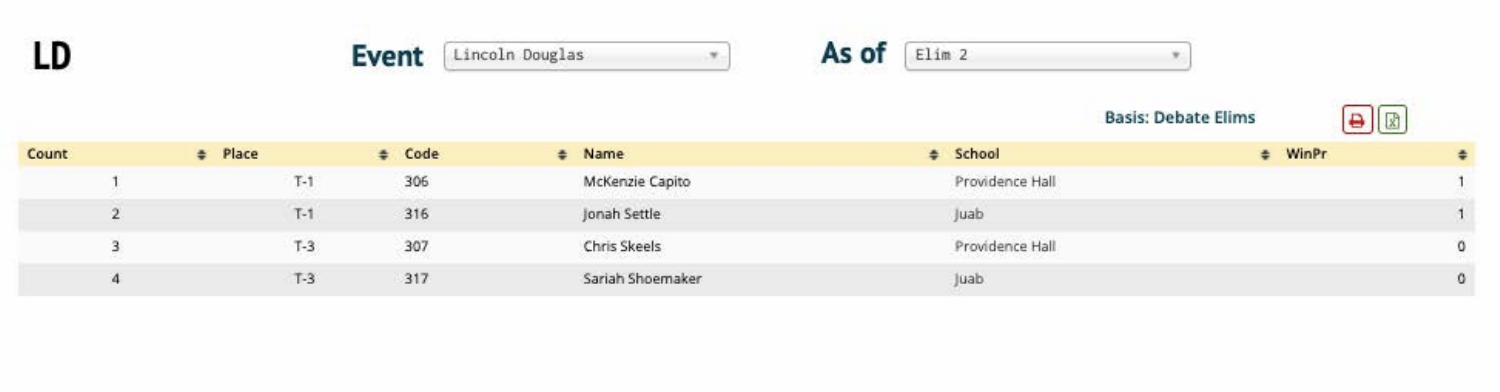### **2021 UHSAA 3A State NX FINAL** PRELIM RESULTS

# **National Extemp Prelim Seeds after Final**

| Place | Code | Name            | School              | <b>Rk</b> | <b>RkFn</b> | JPF <sub>n</sub> | <b>JPPm</b> | RkPm-1HL |
|-------|------|-----------------|---------------------|-----------|-------------|------------------|-------------|----------|
|       | 502  | Samantha Lehman | Rowland Hall        |           |             |                  |             |          |
|       | 501  | Liam Clark      | <b>Grand County</b> | 13        | 6           |                  |             |          |
|       | 509  | Keilah Van Hees | Summit              | 13        |             |                  |             |          |
| 4     | 504  | Amelie Corson   | Rowland Hall        | 19        | 13          |                  |             |          |
|       | 505  | Robert Taylor   | Providence Hall     | 20        |             |                  |             |          |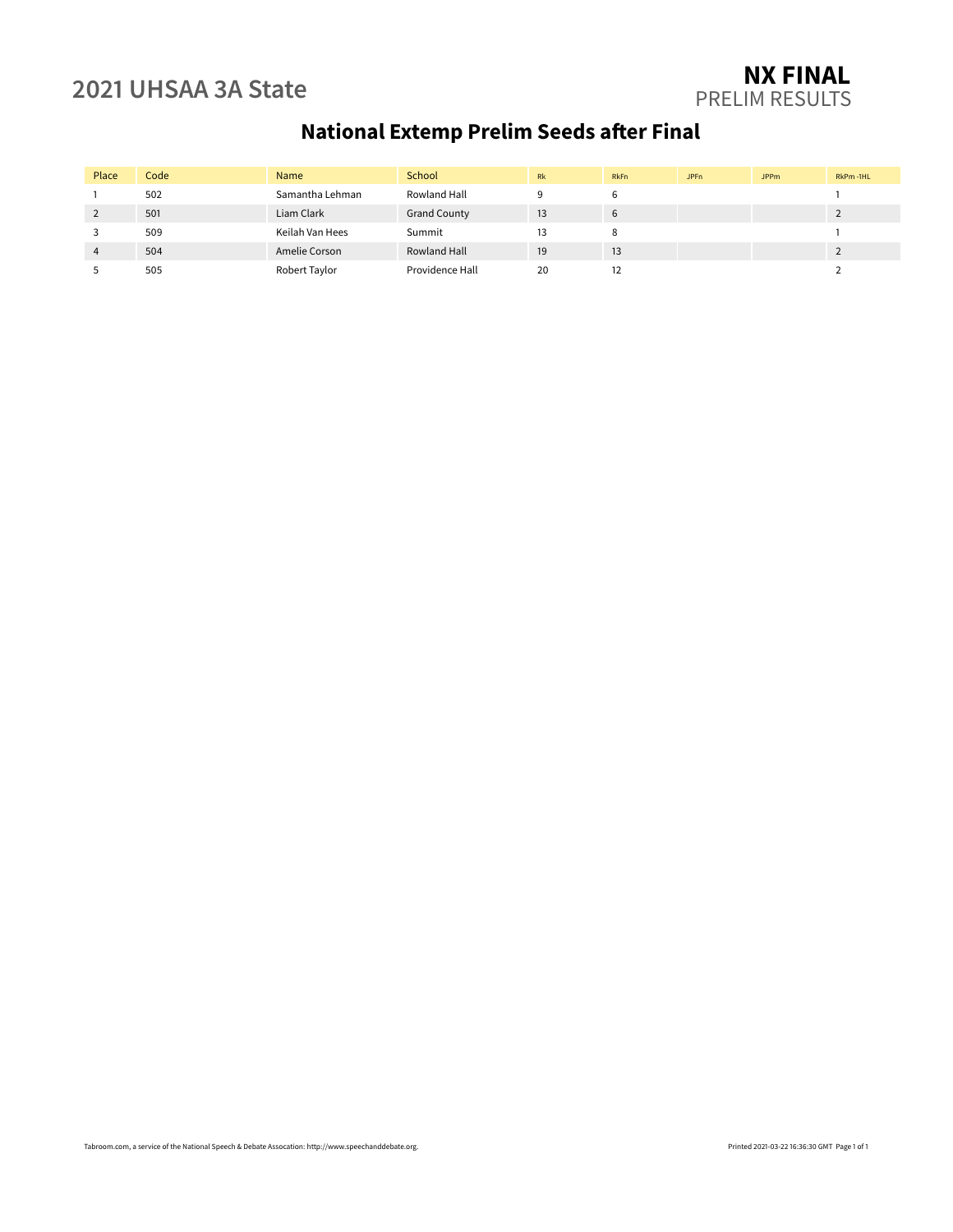### **2021 UHSAA 3A State OO FINAL** PRELIM RESULTS

## **Original Oratory Prelim Seeds after Final**

| Place          | Code | Name             | School          | <b>RkFn</b> | <b>Rk</b> | <b>JPFn</b> | <b>RcpPm</b> | RkPm-1HL |
|----------------|------|------------------|-----------------|-------------|-----------|-------------|--------------|----------|
|                | 708  | Olivia Smith     | Providence Hall |             | 14        |             | 1.53         |          |
| 2              | 707  | McKenzie Capito  | Providence Hall | 11          | 18        |             | 1.75         |          |
|                | 704  | Emma Holm        | Carbon          | 11          | 18        |             | 1.75         |          |
| $\overline{4}$ | 711  | Sydney Samuelson | Juab            | 12          | 17        |             | 2.33         |          |
|                | 713  | Sydni Cowan      | Juab            | 12          | 21        |             | 1.08         |          |
| 6              | 703  | P.J. Howa        | Carbon          | 12          | 22        |             | 1.64         |          |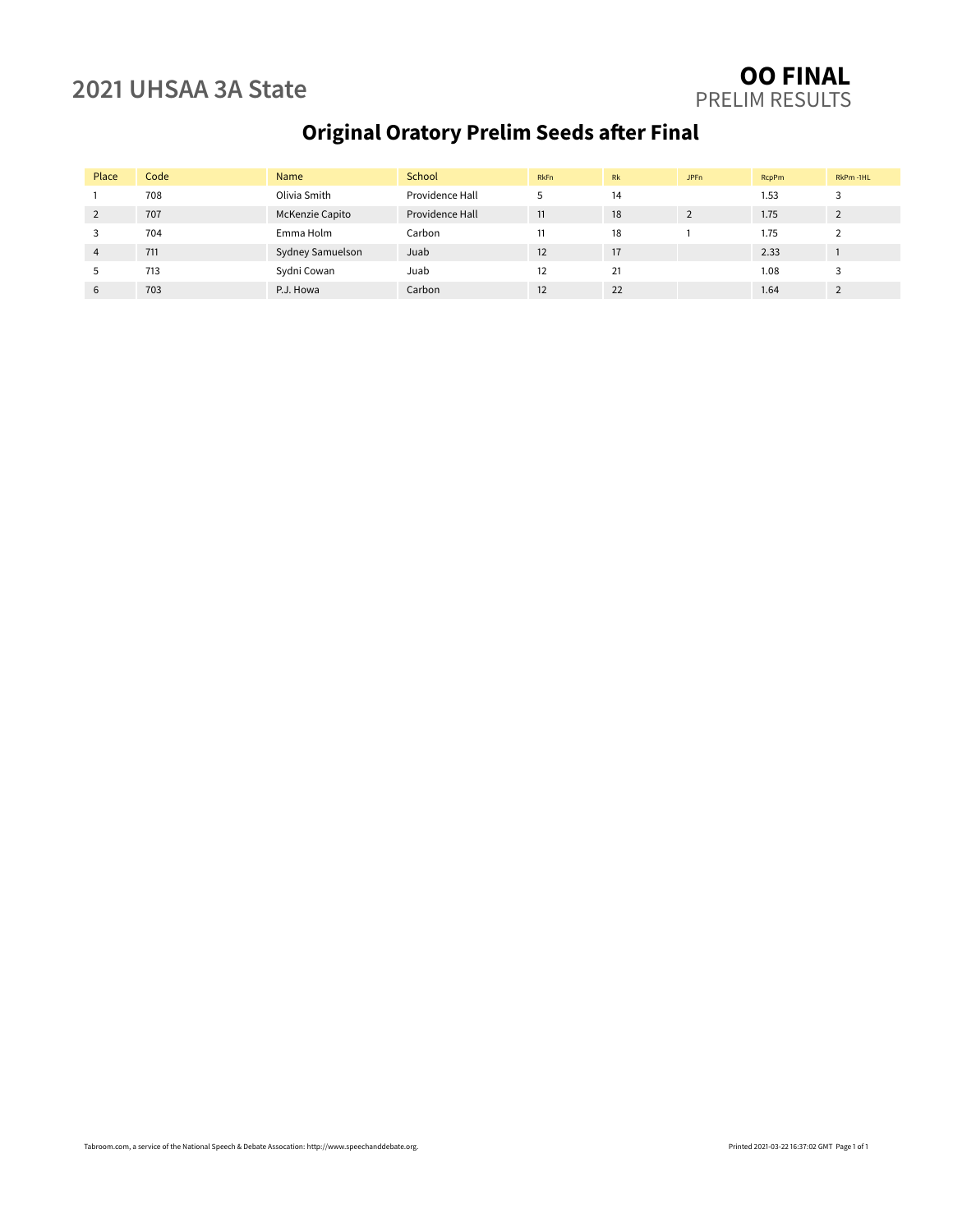

Count





|    |         |             |                   | <b>Basis: Debate Elims</b>          | Colorado de Maria<br>$\vert x \vert$ |            |
|----|---------|-------------|-------------------|-------------------------------------|--------------------------------------|------------|
|    | # Place | # Code      | # Name            | # School                            | $#$ WinPr                            |            |
|    | $T-1$   | 202         | Dagar & Bahna     | Rowland Hall                        |                                      |            |
|    | $T-1$   | 204         | Houden & Stevens  | Rowland Hall                        |                                      |            |
| -3 | $T-3$   | 205<br>---- | Wall & Graham     | Rowland Hall<br>a som andra mangara |                                      | o          |
| 4  | $T-3$   | 216         | Holman & Voorhees | Juab                                |                                      | $^{\circ}$ |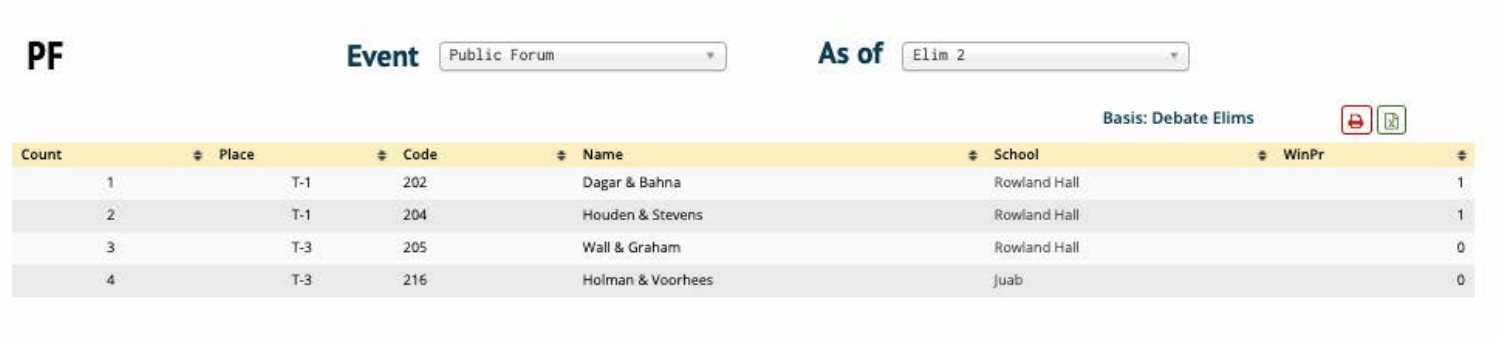| a progett og une gr | <b>DEBATE ASSOCI</b><br><b>CIATION</b> |              |        |                   | settings | <b>Entres</b> | <u>ranenny</u> | эспениев                   | чарвицу                                                                                       | Results     |
|---------------------|----------------------------------------|--------------|--------|-------------------|----------|---------------|----------------|----------------------------|-----------------------------------------------------------------------------------------------|-------------|
|                     |                                        | <b>Event</b> | Policy |                   | As of    | Semis         |                |                            |                                                                                               |             |
|                     |                                        |              |        |                   |          |               |                | <b>Basis: Debate Elims</b> | $\textcolor{red}{\textcolor{blue}{\mathbf{G}}}\textcolor{blue}{\textcolor{blue}{\mathbf{G}}}$ |             |
| Count               | # Place                                |              | # Code | # Name            |          |               | # School       |                            | $#$ WinPr                                                                                     | $\div$      |
|                     |                                        | $T-1$        | 102    | Lunde & Bown      |          |               | Rowland Hall   |                            |                                                                                               |             |
|                     | $\overline{2}$                         | $T-1$        | 103    | Dau & Frech       |          |               | Rowland Hall   |                            |                                                                                               |             |
|                     | 3                                      | $T-3$        | 104    | Hijjawi & Agarwal |          |               | Rowland Hall   |                            |                                                                                               | 0           |
|                     | 4                                      | $T-3$        | 105    | Klein & Sheinberg |          |               | Rowland Hall   |                            |                                                                                               | $\mathbf 0$ |
|                     |                                        |              |        |                   |          |               |                |                            |                                                                                               |             |

# POLLUJOL DEBATE ASSOCIATION

**EDATE ACCOCLATION** 

Settin

Entries

Panem

**Senents** 

Tabs

Results

# **Event**

**Policy** 

# **As of Semis**

# Basis: Debate Elims

**Count**

Place

**•**

### **Code**

**Name**

•

**• WinPr**

School Rowland Hall

102

Lunde & Bown

Dau & Frech

Rowland Hall